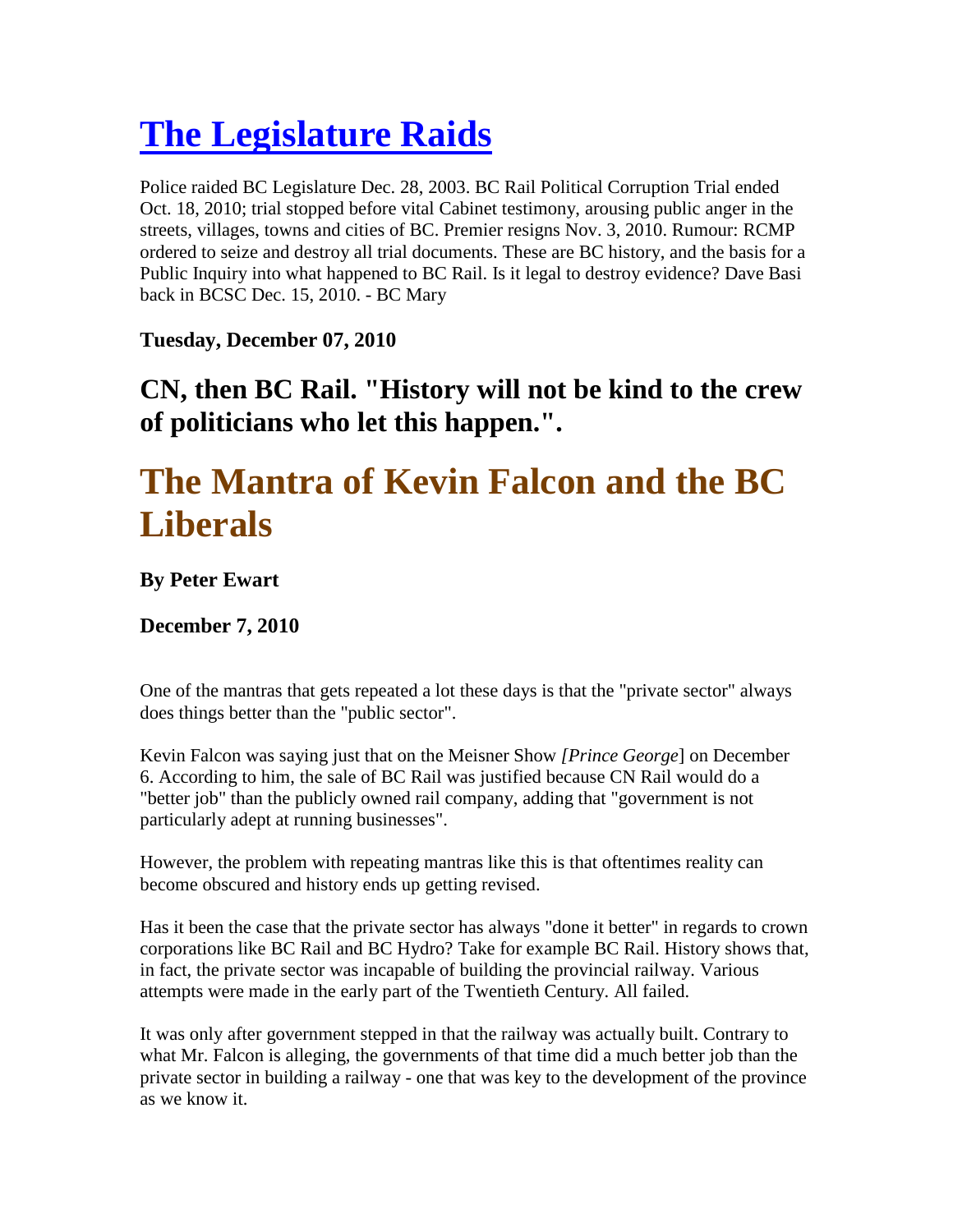Over a span of decades, BC Rail expanded its operations and developed a wealth of expertise in operating a railway in the difficult climactic and geographic conditions of the BC interior. It was considered by many to be a jewel in the crown of the province. This was despite the fact that its operations and budgets were frequently interfered with and undermined by various politicians.

One of the allegations made by defence lawyers in the recent BC Rail corruption trial was that the Liberal government went out of its way to undermine the publicly-owned company so as to justify its sale to the giant U.S. company, CN Rail. And there are not a few things to back up that claim, including the cloud of misinformation that was generated over the railway's finances.

But there is another irony here also. CN Rail, which is now owned by a giant U.S. private monopoly, was itself once publicly owned - by the Canadian government. How did CN Rail originally come about? Back in the period between 1918 and 1923, many people believed that another national railway was needed (the other national railway, i.e. CP Rail, was a privately-owned monopoly).

However, many of the private companies that made up a potential national rail network had gone bankrupt, i.e., they were incapable of even being a part of another national railway, let alone building one. It was only when the federal government stepped in that CN Rail, a publicly-owned, national railway network came into being.

Despite the fact that the private CP Rail monopoly had been granted the best routes along with prize real estate and other perks, CN Rail operated successfully for over 70 years, playing a big role in the opening up of the West, as well as northern and eastern parts of the country. Although it was forced to "run money-losing lines and ... provide all kinds of unprofitable services", the railway actually made a profit in 11 out of 15 of the years between 1978 to 1992.

However, in 1995, the federal Liberal government sold off CN Rail to American investors in what author Harry Bruce termed "the Mother of All Sales" and was the biggest IPO (\$2.2 billion) in Canadian history (see "The Pig That Flew"). Not reported in the establishment press of that time was that U.S. financial experts saw this sell-off as "the Mother of all Deals" and a huge windfall. In a word, it was a "gift" to foreign investors, much as the sale of BC Rail was a "gift" also.

So this is how it works. Governments of previous generations, using the public treasury, do all the heavy lifting and all the massive investment to get both CN Rail and BC Rail operational. During this time, the "private sector" sits on its hands on the sidelines.

But once the railways have been operational for some decades and become coveted investment "jewels", this same "private sector" that was incapable of building the railways in the past, now steps up to the plate to buy them at bargain basement prices. They, of course, are assisted by a modern generation of politicians who never miss